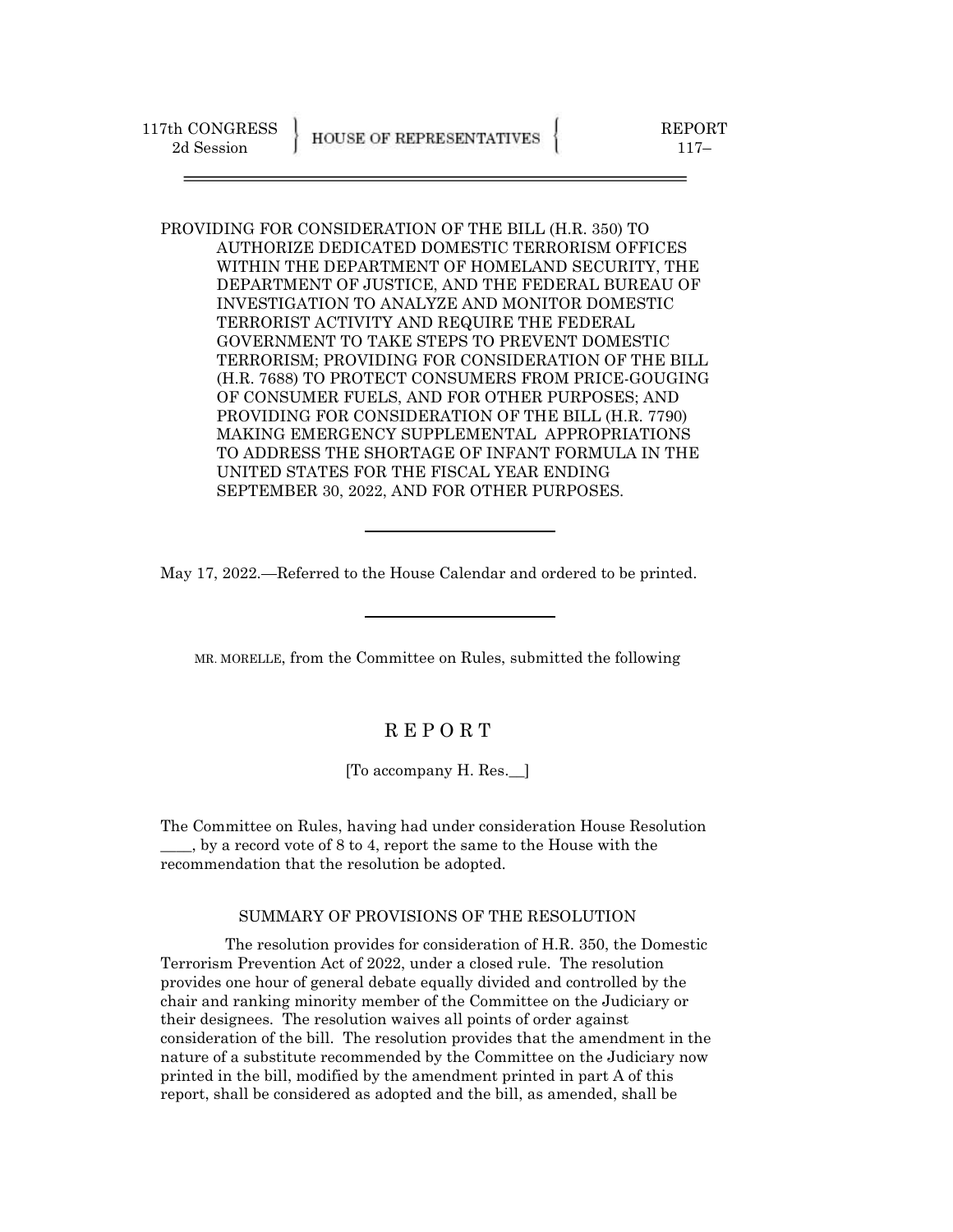considered as read. The resolution waives all points of order against provisions in the bill, as amended. The resolution provides one motion to recommit. The resolution further provides for consideration of H.R. 7688, the Consumer Fuel Price Gouging Prevention Act, under a structured rule. The resolution provides one hour of general debate equally divided and controlled by the chair and ranking minority member of the Committee on Energy and Commerce or their designees. The resolution waives all points of order against consideration of the bill. The resolution provides that the amendment printed in part B of this report shall be considered as adopted and the bill, as amended, shall be considered as read. The resolution waives all points of order against provisions in the bill, as amended. The resolution makes in order only those further amendments to H.R. 7688 printed in part C of this report. Each such amendment may be offered only in the order printed in the report, may be offered only by a Member designated in this report, shall be considered as read, shall be debatable for the time specified in this report equally divided and controlled by the proponent and an opponent, shall not be subject to amendment, and shall not be subject to a demand for division of the question. The resolution waives all points of order against the amendments printed in part C of the report. The resolution provides for one motion to recommit. The resolution further provides for consideration of H.R. 7790, the Infant Formula Supplemental Appropriations Act, 2022, under a closed rule. The resolution provides one hour of general debate equally divided and controlled by the chair and ranking minority member of the Committee on Appropriations or their designees. The resolution waives all points of order against consideration of the bill. The resolution provides that the bill shall be considered as read. The resolution waives all points of order against provisions in the bill. The resolution provides one motion to recommit. The resolution provides that at any time through the legislative day of Thursday, May 19, 2022, the Speaker may entertain motions offered by the Majority Leader or a designee that the House suspend the rules with respect to multiple measures that were the object of motions to suspend the rules on May 16, 2022, May 17, 2022, May 18, 2022, or May 19, 2022, and on which the yeas and nays were ordered and further proceedings postponed. The Chair shall put the question on any such motion without debate or intervening motion, and the ordering of the yeas and nays on postponed motions to suspend the rules with respect to such measures is vacated.

### EXPLANATION OF WAIVERS

Although the resolution waives all points of order against consideration of H.R. 350, the Committee is not aware of any points of order. The waiver is prophylactic in nature.

Although the resolution waives all points of order against provisions in H.R. 350, as amended, the Committee is not aware of any points of order. The waiver is prophylactic in nature.

The waiver of all points of order against consideration of H.R. 7688 includes a waiver of clause 12 of rule XXI, which prohibits consideration of a bill pursuant to a special order of business reported by the Committee on Rules that has not been reported by a committee.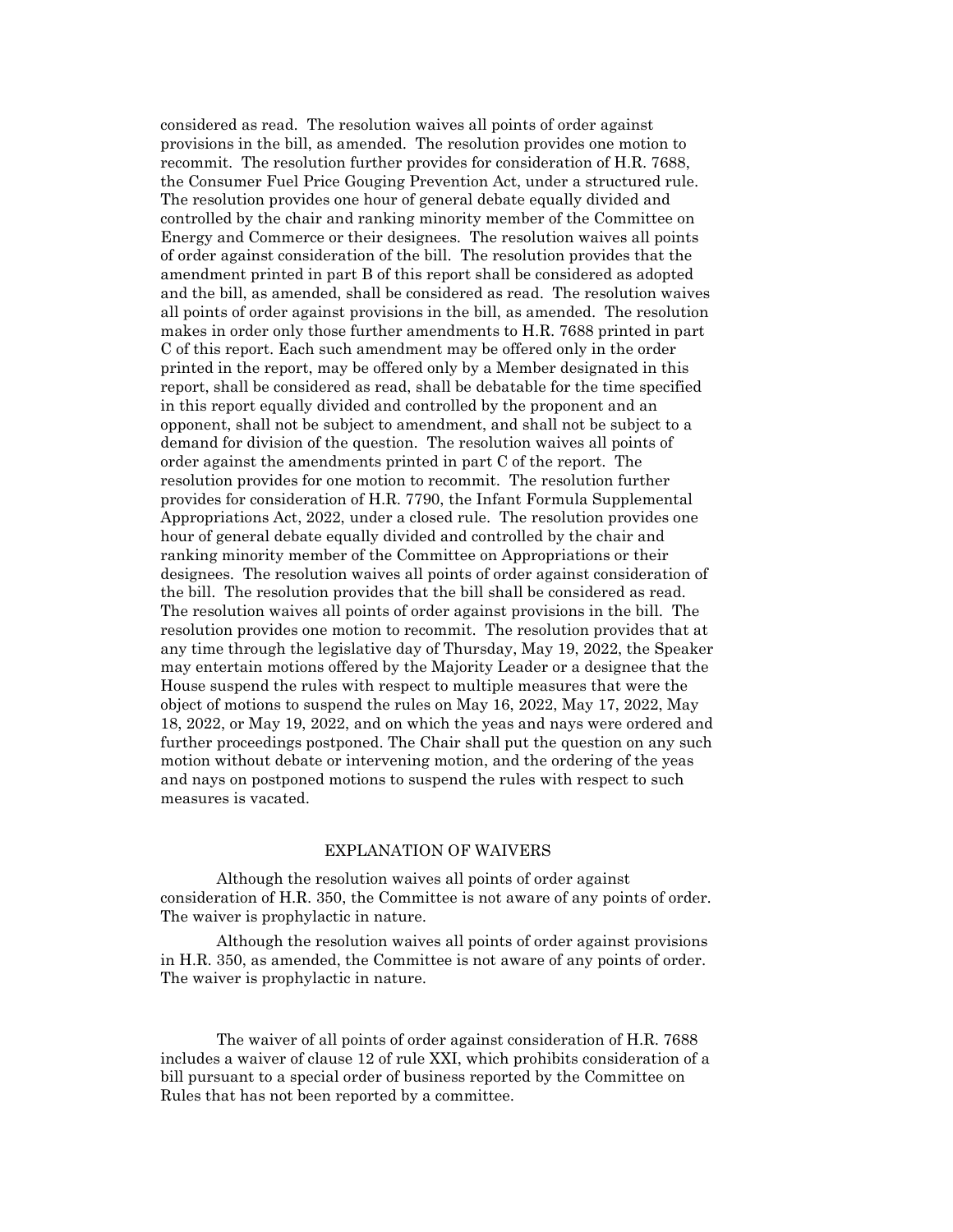Although the resolution waives all points of order against provisions in H.R. 7688, as amended, the Committee is not aware of any points of order. The waiver is prophylactic in nature.

Although the resolution waives all points of order against the amendments printed in part C of this report, the Committee is not aware of any points of order. The waiver is prophylactic in nature.

The waiver of all points of order against consideration of H.R. 7790 includes waivers of the following:

- Clause 11 of rule XXI, which prohibits consideration of a bill which has not been reported by a committee until such measure has been available to Members, Delegates, and the Resident Commissioner for 72 hours. - Clause 12 of rule XXI, which prohibits consideration of a bill pursuant to a special order of business reported by the Committee on Rules that has not been reported by a committee. This waiver is technical in nature. Clause 12 of rule XXI has an exception for bills that contain an emergency designation under the Balanced Budget and Emergency Deficit Control Act. These designations were effectively overridden by the new emergency authority in S. Con. Res. 14, which H.R. 7790 invokes in its emergency spending designation.

Although the resolution waives all points of order against provisions in the H.R. 7790, the Committee is not aware of any points of order. The waiver is prophylactic in nature.

### COMMITTEE VOTES

The results of each record vote on an amendment or motion to report, together with the names of those voting for and against, are printed below:

| <b>Majority Members</b>   | Vote | Minority Members  | Vote |
|---------------------------|------|-------------------|------|
| Mrs. Torres               | Nay  |                   | Yea  |
| Mr. Perlmutter            | Nay  |                   | Yea  |
| Mr. Raskin                | Nav  | Mr. Reschenthaler | Yea  |
|                           | Nay  | Mrs. Fischbach    | Yea  |
| Mr. Morelle               | Nay  |                   |      |
| Mr. DeSaulnier            | Nay  |                   |      |
|                           | Nay  |                   |      |
| Mr. Neguse                |      |                   |      |
| Mr. McGovern,<br>Chairman | Nay  |                   |      |

Rules Committee Record Vote No. 228

Motion by Mr. Cole to report an open rule for H.R. 7790. Defeated: 4–8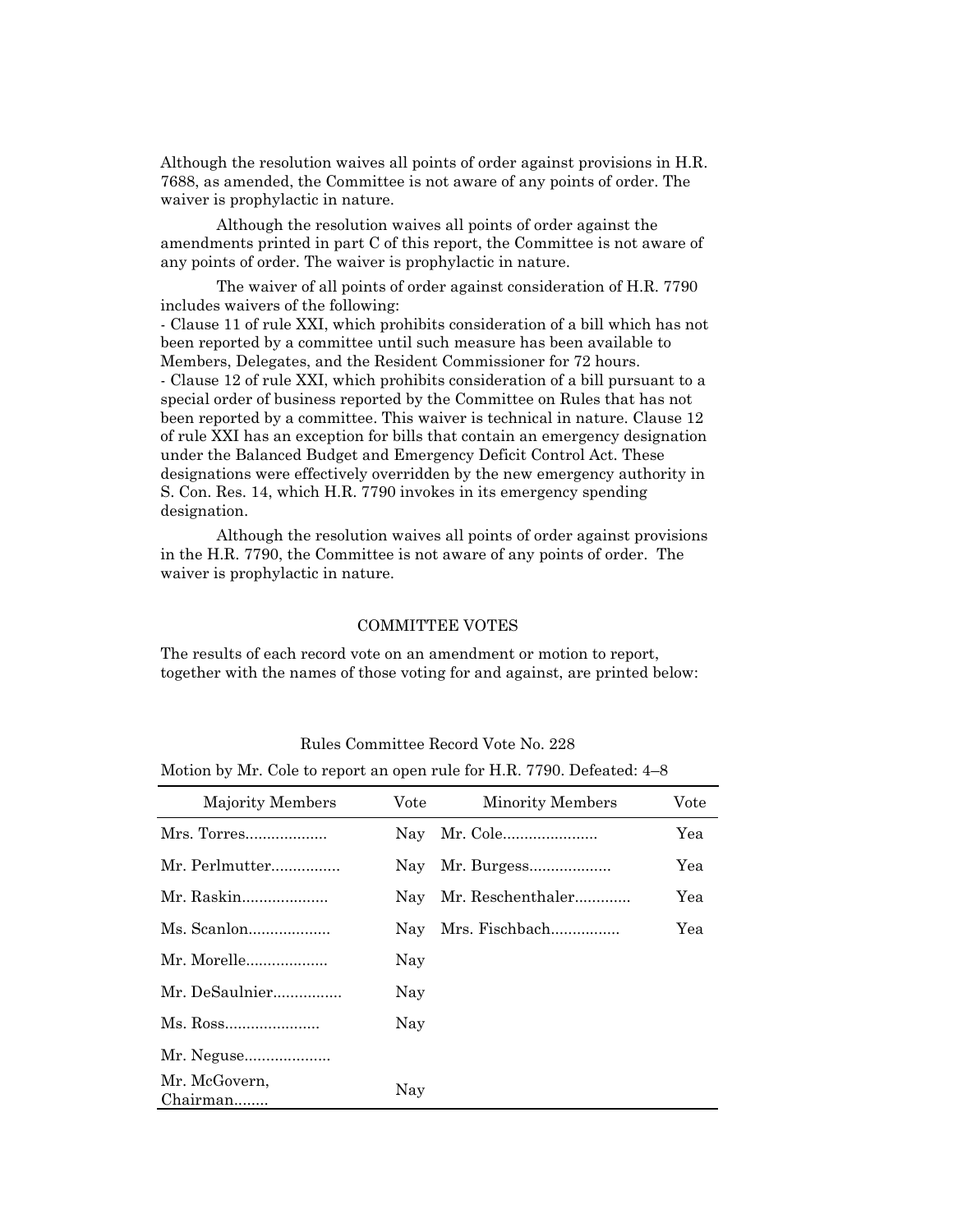| <b>Majority Members</b>   | Vote | <b>Minority Members</b> | Vote |
|---------------------------|------|-------------------------|------|
| Mrs. Torres               | Үеа  |                         | Nay  |
| Mr. Perlmutter            | Yea  | Mr. Burgess             | Nay  |
|                           | Үеа  | Mr. Reschenthaler       | Nay  |
| $Ms.$ Scanlon             | Yea  | Mrs. Fischbach          | Nay  |
| Mr. Morelle               | Yea  |                         |      |
| Mr. DeSaulnier            | Yea  |                         |      |
|                           | Yea  |                         |      |
|                           |      |                         |      |
| Mr. McGovern,<br>Chairman | Yea  |                         |      |

Rules Committee Record Vote No. 229 Motion by Mr. Morelle to report the rule. Adopted: 8–4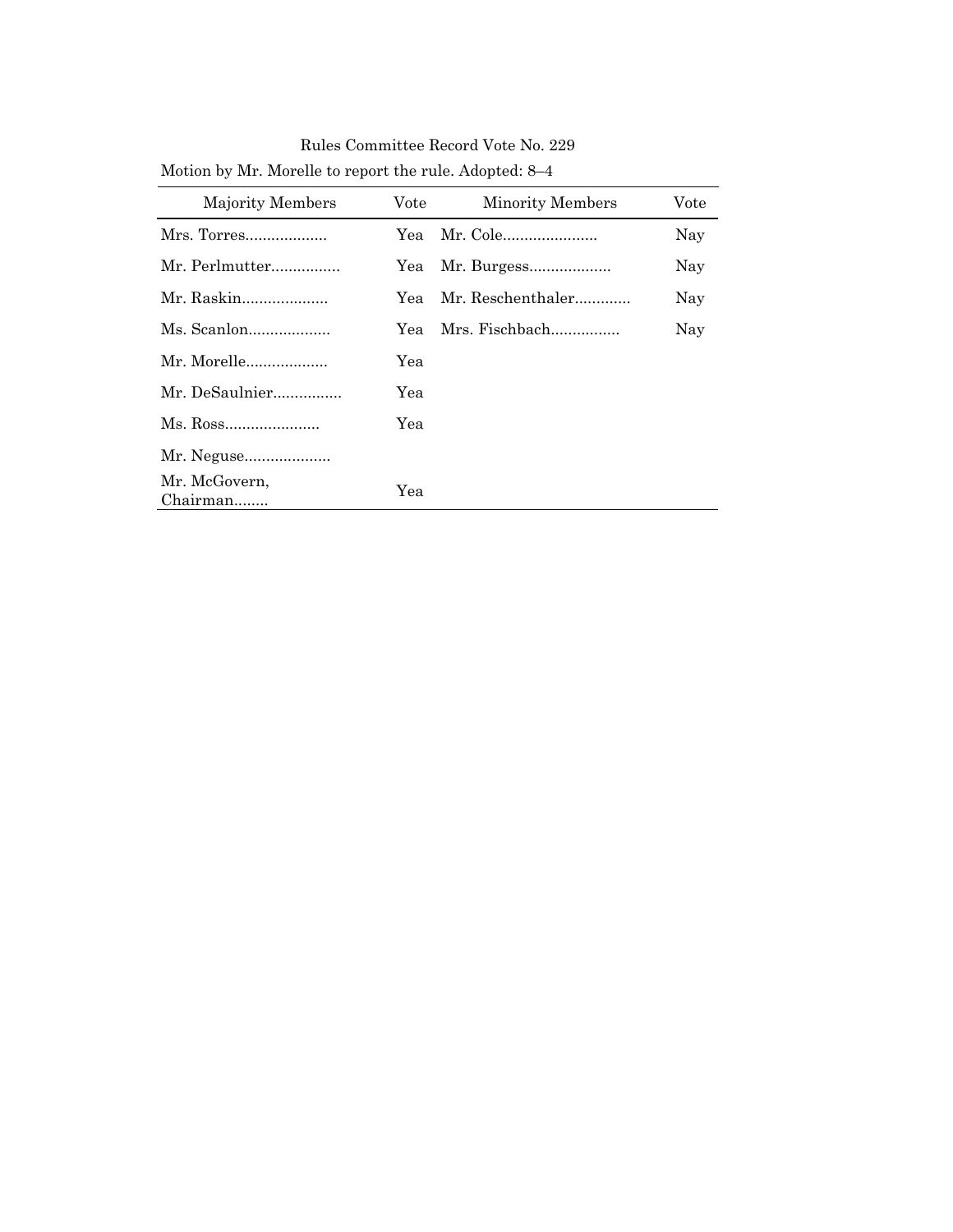# SUMMARY OF THE AMENDMENT TO H.R. 350 IN PART A CONSIDERED AS ADOPTED

1. Nadler (NY): Makes technical and clarifying changes to the definition of "domestic terrorism." Adds a rule of construction for First Amendment protected activity. Adds civil rights certification to reporting requirements.

## SUMMARY OF THE AMENDMENT TO H.R. 7688 IN PART B CONSIDERED AS ADOPTED

1. Pallone (NJ): Enhances the FTC's authority to go after false market information designed to artificially inflate prices, doubles the maximum penalty for manipulating wholesale oil markets, and directs the Energy Information Administration to collect and publish information related to the quantity and pricing of transportation fuels.

# SUMMARY OF THE AMENDMENTS TO H.R. 7688 IN PART C MADE IN ORDER

- 1. Demings (FL), Castor (FL), Cicilline (RI), Nadler (NY): Requires the Federal Trade Commission to conduct an investigation to determine if the price of gasoline is being manipulated by reducing refinery capacity or by any other form of market manipulation or artificially increased by price gouging practices. (10 minutes)
- 2. Pappas (NH): Establishes a new unit at Federal Trade Commission devoted to protecting public interest by monitoring fuel markets to facilitate transparent and competitive market practices. (10 minutes)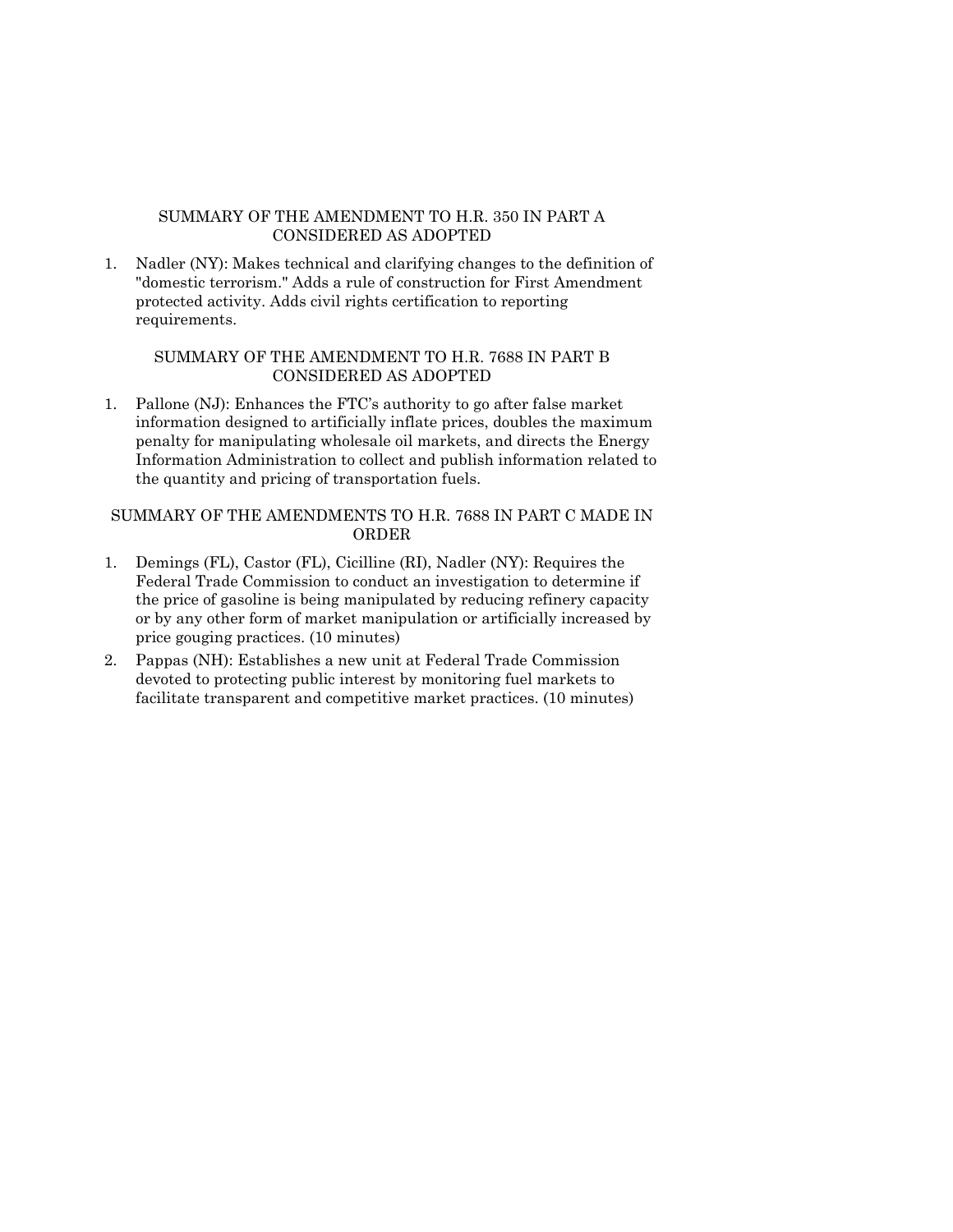## PART A—TEXT OF AMENDMENT TO H.R. 350 CONSIDERED AS ADOPTED

Page 5, line 12, strike ", except that" and all that follows through "2371)" on page 6, line 3.

Page 9, line 14, strike "January 1, 2012" and insert "April 19, 1995".

Page 9, line 22, strike "and".

Page 13, line 11, strike the period and insert "; and".

Page 13, after line 11, insert the following:

(D) certification that each of the assessments and investigations described under subparagraph (C) are in compliance with all applicable civil rights and civil liberties laws and regulations.

Page 19, line 20, strike "2020" and insert "2022".

Page 19, after line 20, insert the following (and redesignate the succeeding section accordingly):

**SEC. 7. RULE OF CONSTRUCTION.**

Nothing in this Act, or any amendment made by this Act, may be construed to authorize the infringement or violation of any right protected under the First Amendment to the Constitution of the United States or an applicable provision of Federal law.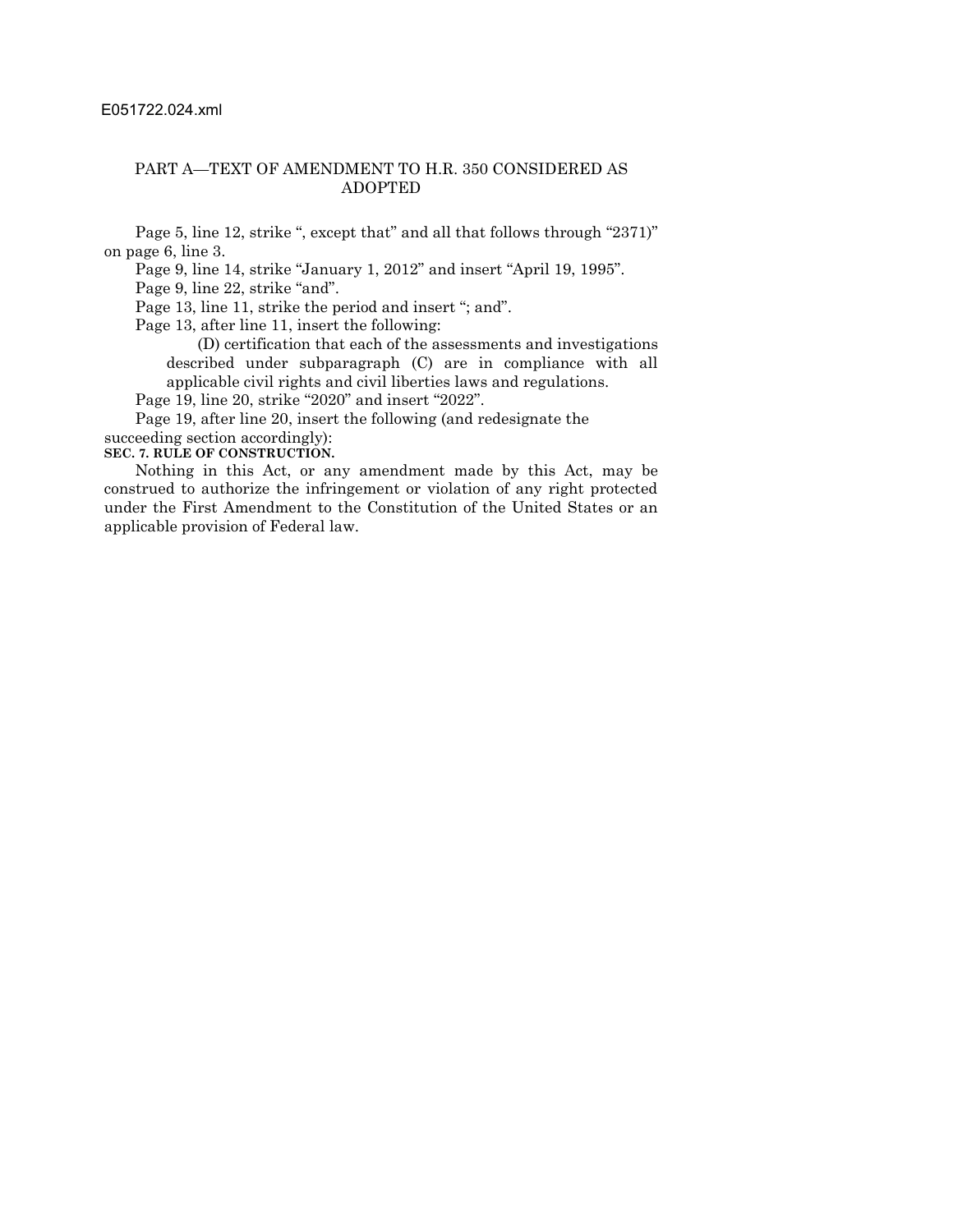## PART B—TEXT OF AMENDMENT TO H.R. 7688 CONSIDERED AS ADOPTED

Add at the end of the bill the following:

#### **SECTION 3.AMENDMENTS TO THE PROHIBITIONS ON MARKET MANIPULATION AND FALSE INFORMATION PROVISIONS OF THE ENERGY INDEPENDENCE AND SECURITY ACT OF 2007.**

(a) APPLICATION TO TRANSPORTATION FUEL.—Subtitle B of title VIII of the Energy Independence and Security Act of 2007 (42 U.S.C. 17301 et seq.) is amended—

(1) in section 811, by striking "gasoline or petroleum distillates" and inserting "or transportation fuel";

(2) in section 812—

(A) in the matter preceding paragraph (1), by striking "gasoline or petroleum distillates" and inserting "or transportation fuel"; and

(B) in paragraph (3), by striking ", gasoline, or petroleum distillates" and inserting "or transportation fuel"; and

(3) by adding at the end the following new section:

## **"SEC. 816. DEFINITION OF TRANSPORTATION FUEL.**

"In this subtitle, the term 'transportation fuel' includes gasoline, distillate fuels (including heating oil), jet fuel, aviation gasoline, and biofuel (including ethanol, biomass-based diesel and distillates, and renewable blending components).".

(b) PROHIBITION ON FALSE INFORMATION.—Section 812 of the Energy Independence and Security Act of 2007 (42 U.S.C. 17302) is amended—

(1) in the matter preceding paragraph (1)—

(A) by striking "wholesale" and inserting "supply of, operational actions related to, output related to, or wholesale"; and

(B) by striking "to a Federal department or agency";

(2) in paragraph (1), by adding "and" at the end;

(3) by striking paragraph (2) and redesignating paragraph (3), as amended by subsection (a), as paragraph (2); and

(4) in paragraph (2), as so redesignated, by striking "the person intended the false or misleading data to affect data compiled by the department or agency" and inserting "the false or misleading information reported by the person affected analyses or data compiled by a Federal department or agency or a private sector price-reporting agency".

(c)  $E_{NFORCENT.}$ -Section 813(a) of the Energy Independence and Security Act of 2007 (42 U.S.C. 17303(a)) is amended by striking "This subtitle" and inserting "Except as otherwise provided in section 814, this subtitle".

(d)  $P_{ENALTIES}$ . Section 814 of the Energy Independence and Security Act of 2007 (42 U.S.C. 17304) is amended—

(1) in subsection (a), by striking "\$1,000,000" and inserting "\$2,000,000"; and

(2) in subsection (b), by striking "section 5 of the Federal Trade Commission Act  $(15 \text{ U.S.C. } 45)$ " and inserting "section  $5(m)(1)(A)$  of the Federal Trade Commission Act (15 U.S.C. 45(m)(1)(A))".

**SEC. 4. TRANSPORTATION FUEL MARKET TRANSPARENCY.**

Section 205 of the Department of Energy Organization Act (42 U.S.C. 7135) is amended by adding at the end the following:

"(n) TRANSPORTATION FUEL MARKET TRANSPARENCY.-

"(1) DEFINITIONS.—In this subsection: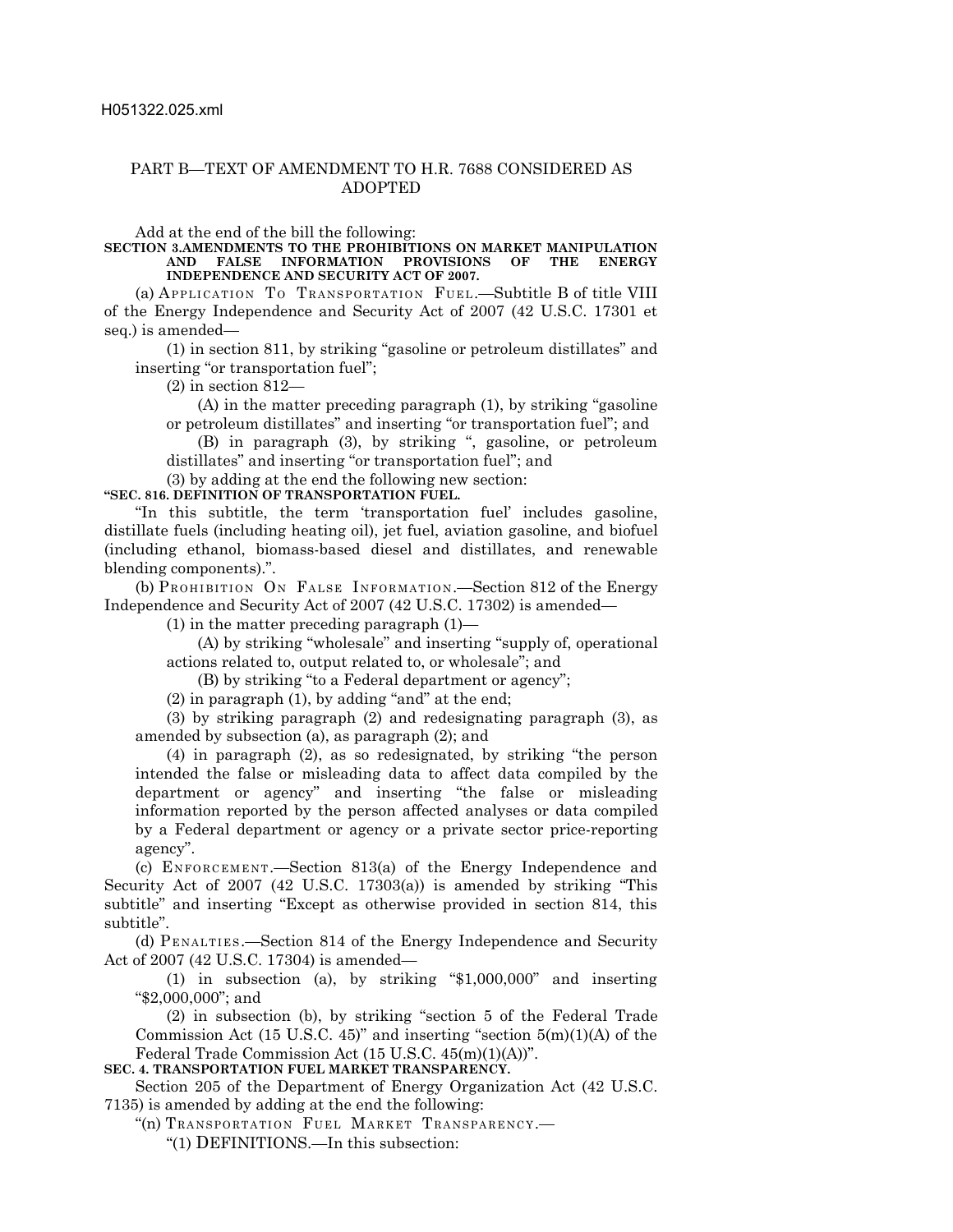"(A) ENERGY COMPANY.—The term 'energy company' means a person (as defined in section 11(e) of the Energy Supply and Environmental Coordination Act of 1974 (15 U.S.C. 796(e))) that—

"(i) owns or controls commercial amounts of crude oil or transportation fuel; or

"(ii) is engaged in—

"(I) exploration for, or development of, crude oil;

"(II) extraction of crude oil;

"(III) refining or otherwise processing crude oil or transportation fuel;

"(IV) commercial storage of crude oil or transportation fuel;

"(V) transportation by any means of commercial amounts of crude oil or transportation fuel; or

"(VI) wholesale or retail distribution of crude oil or transportation fuel.

"(B) TRANSPORTATION FUEL.—The term 'transportation fuel' means—

"(i) gasoline;

"(ii) distillate fuels, including heating oil;

"(iii) jet fuel;

"(iv) aviation gasoline; and

"(v) biofuel, including ethanol, biomass-based diesel and distillates, and renewable blending components.

"(2) PURPOSE.—The purpose of this subsection is to collect data necessary to facilitate transparent and competitive transportation fuel markets, determine adherence to relevant international sanctions, and protect consumers.

"(3) SURVEYS.—

"(A) IN GENERAL.—The Administrator shall conduct surveys of energy companies to collect detailed and timely information on United States crude oil and transportation fuel markets.

"(B) EXEMPTION.—The Administrator shall exempt an energy company from participating in the surveys conducted under subparagraph (A) if the energy company has a de minimis market presence or impact, as determined by the Administrator.

"(4) DATA COLLECTED.—

"(A) IN GENERAL.—The surveys conducted under paragraph (3) shall collect information on a national, regional, State, and energy company basis.

"(B) INFORMATION.—The surveys conducted under paragraph (3) shall collect the following information with respect to crude oil and transportation fuel, as applicable:

"(i) The quantity of crude oil and transportation fuel imported and exported.

"(ii) The quantity of crude oil and transportation fuel refined, stored, and transported.

"(iii) The quantity of crude oil and transportation fuel entering final retail and commercial commerce.

"(iv) The quantity of crude oil and transportation fuel purchased and sold at any upstream point between energy companies, including off-exchange bilateral sales and sales between subsidiaries of the same energy company.

"(v) Market price data for the transactions described in clauses (i) through (iv).

"(vi) Submissions to relevant price reporting entities.

"(vii) Any other such data, analyses, or evaluations that the Administrator determines is necessary to achieve the purpose described in paragraph (2).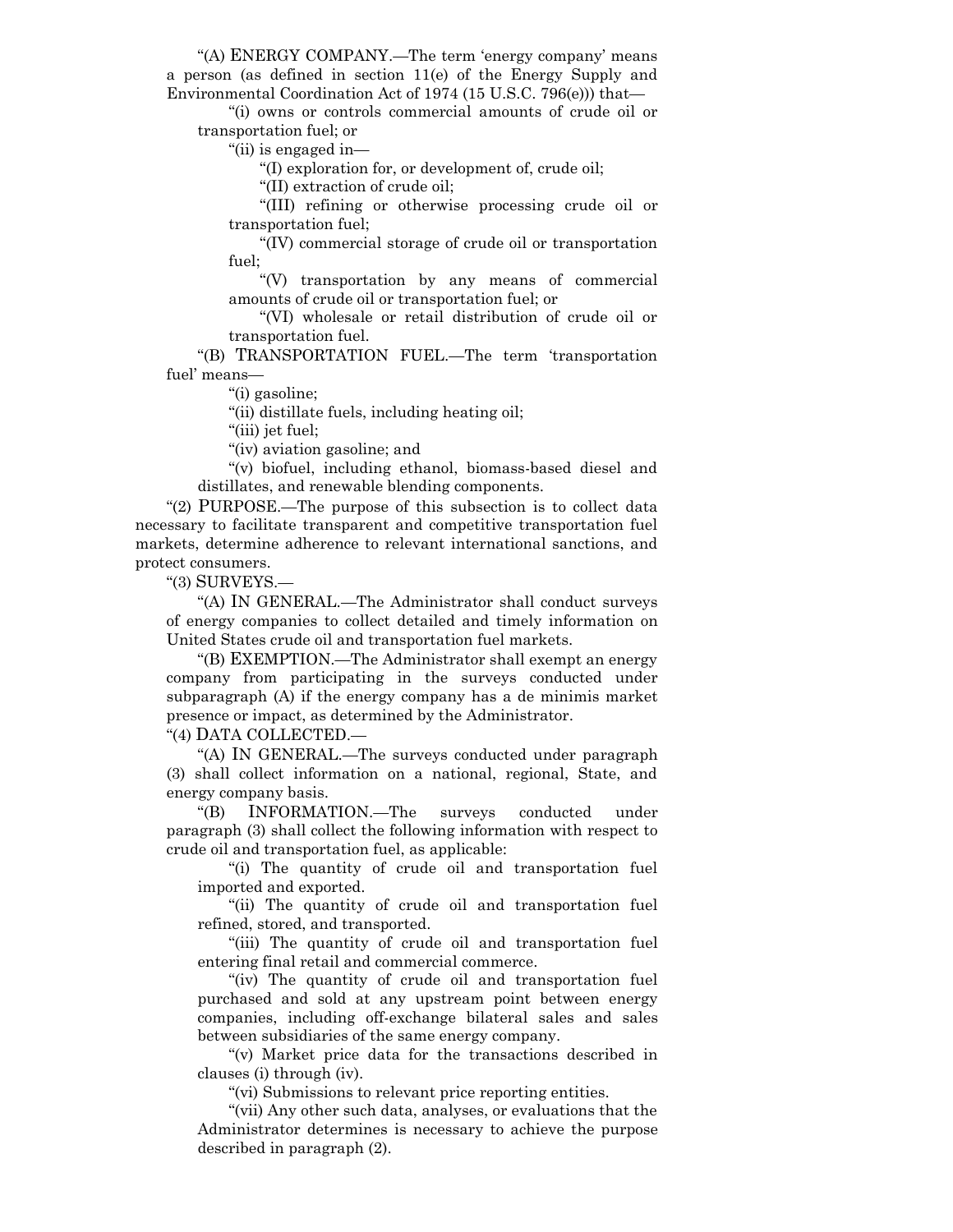"(C) ORIGIN OF FUEL.—In obtaining the information described in subparagraph (B), the Administrator shall, to the maximum extent practicable, track and publish the country of original production of crude oil and transportation fuel that may have been resold, refined, blended, stored, or otherwise been exchanged or sold before being imported or exported into the United States.

"(D) OTHER SOURCES.—The Administrator may, when practicable and determined reliable by the Administrator, obtain information described in subparagraph (B) from private price publishers and providers of trade processing services.

"(5) MINIMIZING REPORTING BURDENS.—The Administrator shall seek to minimize any burdens on energy companies in reporting information to the Administrator, including by automating data submission practices for data collected under the surveys conducted under paragraph (3).

"(6) PUBLIC DISTRIBUTION.—

"(A) IN GENERAL.—To the maximum extent practicable, subject to this paragraph, the Administrator shall consistently and promptly make publicly available analyses of the results of the data collected pursuant to this subsection in a form and manner easily adaptable for public use and machine analysis.

"(B) GEOGRAPHICAL SPECIFICITY.—Analyses published under subparagraph (A)—

"(i) shall be geographically specific enough to provide meaningful differentiation between fuel markets; and

"(ii) shall not organize geographical data in the form of Petroleum Administration for Defense Districts or other geographic aggregations lacking sufficient resolution to ascertain regionally specific market trends or disparities.

"(C) NONDISCLOSURE.—Any analysis published under subparagraph (A) shall not disclose matters exempted from mandatory disclosure under section 552(b) of title 5, United States Code.

"(7) DATA-SHARING AGREEMENTS.—

"(A) FEDERAL TRADE COMMISSION.—Notwithstanding subchapter III of chapter 35 of title 44, United States Code (commonly known as the 'Confidential Information Protection and Statistical Efficiency Act of 2018'), not later than 1 year after the date of enactment of this subsection, the Administrator shall enter into a data-sharing agreement with the Federal Trade Commission that shall allow any information collected pursuant to this subsection to be requested by and transferred to the Federal Trade Commission without limitation or delay.

"(B) OTHER FEDERAL AGENCIES.—The Administrator may enter into data-sharing agreements with other Federal agencies that have energy-related policy decision-making responsibilities, including the Commodity Futures Trading Commission, the Federal Energy Regulatory Commission, and the Securities and Exchange Commission.

"(8) AUTHORIZATION OF APPROPRIATIONS.—There are authorized to be appropriated to the Administrator to carry out this section such sums as are necessary for each of fiscal years 2022 through 2027.".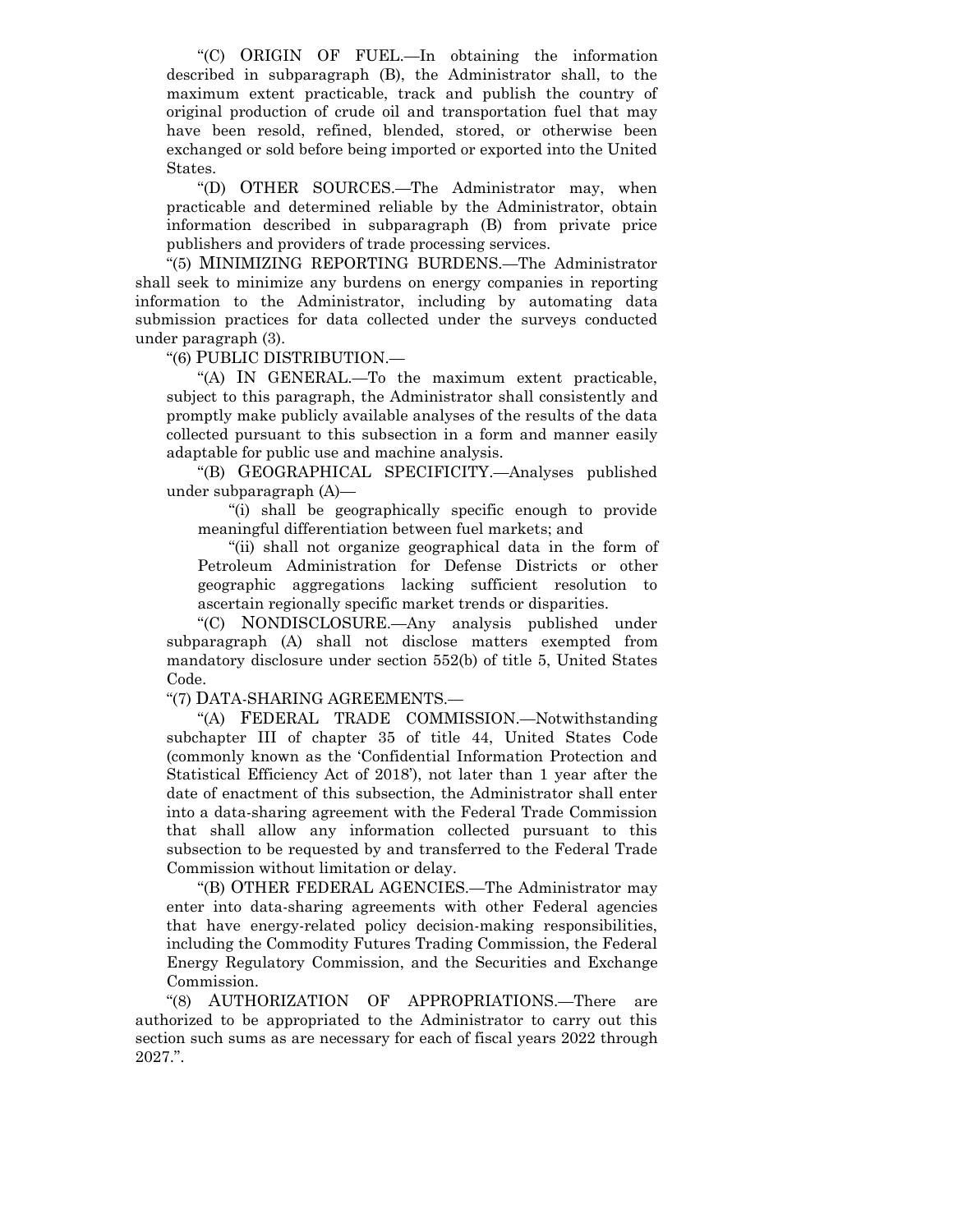### G051222.041.xml

### PART C—TEXT OF AMENDMENTS TO H.R. 7688 MADE IN ORDER

# 1. AN AMENDMENT TO BE OFFERED BY REPRESENTATIVE DEMINGS OF FLORIDA OR HER DESIGNEE, DEBATABLE FOR 10 MINUTES

# At the end of the bill, add the following: **SEC. 3. FTC INVESTIGATION AND REPORT ON GASOLINE PRICES.**

(a)  $INVESTIGATION$ .

(1) IN GENERAL.—The Federal Trade Commission shall conduct an investigation to determine if the price of gasoline is being manipulated by reducing refinery capacity or by any other form of market manipulation or artificially increased by price gouging practices.

(2) CONSIDERATION.—In conducting the investigation under paragraph (1), the Federal Trade Commission may consider the impact of mergers and acquisitions in the oil and gas industry, including mergers and acquisitions involving producers, refiners, transporters, and gas stations.

(b) REPORT.—Not later than 270 days after the date of the enactment of this Act, the Federal Trade Commission shall submit to Congress a report on the investigation conducted under subsection (a), including a long-term strategy for the Commission and Congress to address manipulation of oil and gas markets during times of national or international crisis or emergency.

(c) EXEMPTION FROM PAPERWORK REDUCTION ACT. - Chapter 35 of title 44, United States Code, shall not apply to the collection of information under subsection (a).

(d)  $A$ UTHORIZATION OF APPROPRIATIONS.—There is authorized to be appropriated to the Federal Trade Commission to carry out this section \$1,000,000 for fiscal year 2023.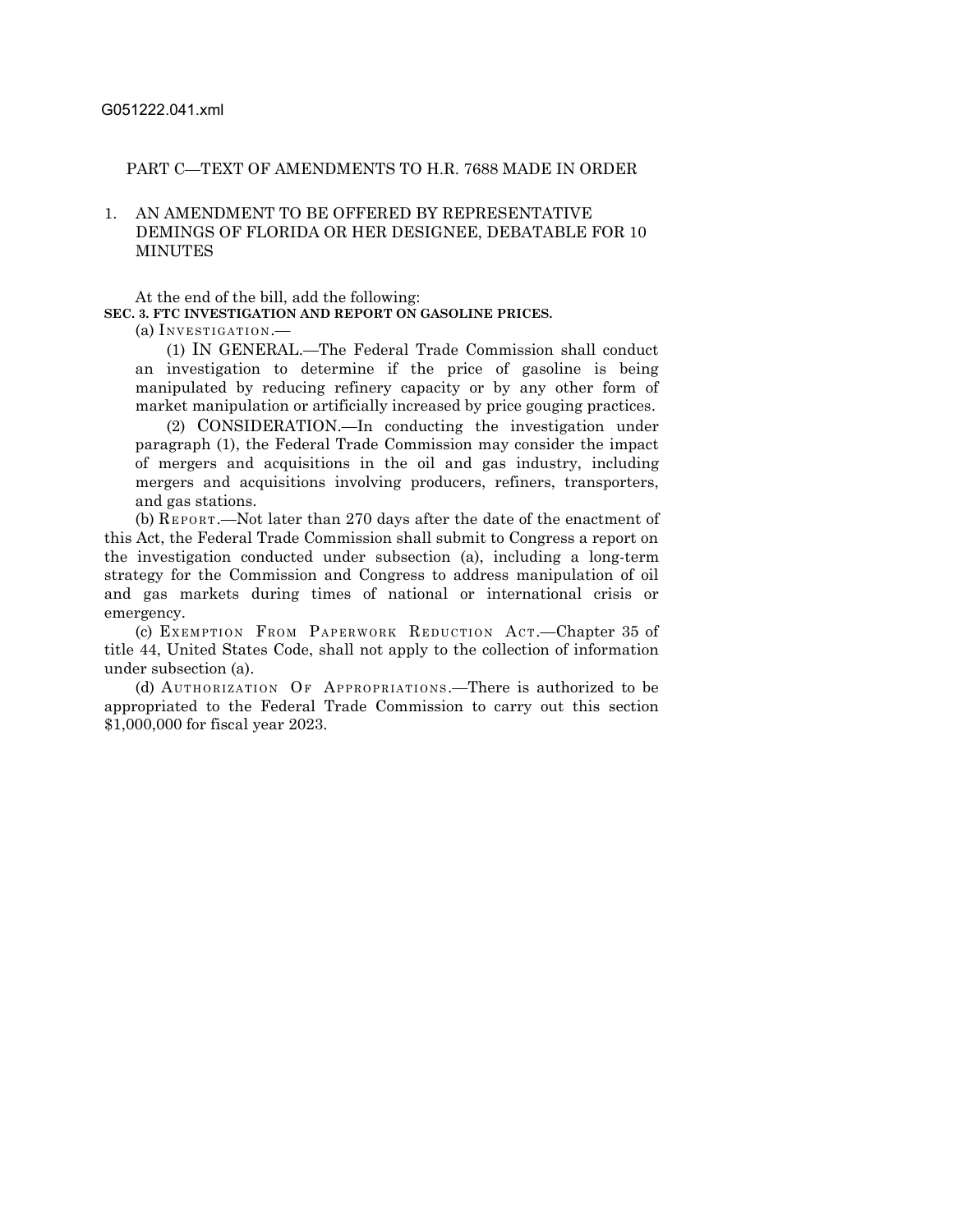## 2. AN AMENDMENT TO BE OFFERED BY REPRESENTATIVE PAPPAS OF NEW HAMPSHIRE OR HIS DESIGNEE, DEBATABLE FOR 10 MINUTES

Add at the end of the bill the following:

#### **SEC. 3. TRANSPORTATION FUEL MONITORING AND ENFORCEMENT WITHIN THE FEDERAL TRADE COMMISSION.**

(a) ESTABLISHMENT OF THE TRANSPORTATION FUEL MONITORING AND ENFORCEMENT UNIT.

(1) IN GENERAL.—The Commission shall establish within the Commission the Transportation Fuel Monitoring and Enforcement Unit (in this section referred to as the "Unit").

(2) DUTIES OF THE UNIT.—

(A) PRIMARY RESPONSIBILITY.—The primary responsibility of the Unit shall be to assist the Commission in protecting the public interest by continuously and comprehensively collecting, monitoring, and analyzing crude oil and transportation fuel market data in order to—

(i) support transparent and competitive market practices;

(ii) identify any market manipulation, reporting of false information, use of market power to disadvantage consumers, or other unfair method of competition; and

(iii) facilitate enforcement of penalties against persons in violation of relevant statutory prohibitions.

(B) SPECIFIC DUTIES.—In order to carry out the responsibility under subparagraph (A), the Unit shall assist the Commission in carrying out the following duties:

(i) Receiving, compiling, and analyzing relevant buying and selling activity in order to identify and investigate anomalous market trends and suspicious behavior.

(ii) Determining whether excessive concentration or exclusive control of energy-related infrastructure may allow or result in anti-competitive behaviors.

(iii) Gathering evidence of wrongdoing against any person in violation of the statutory prohibitions on market manipulation and false information established in, and consistent with, subtitle B of title VIII of the Energy Independence and Security Act of 2007 or any other applicable provisions of the Federal Trade Commission Act (15 U.S.C. 45 et. seq.).

(iv) Obtaining a data-sharing agreement with the Energy Information Administration that includes the data collected in accordance with section 205(n) of the Department of Energy Organization Act (42 U.S.C. 7135).

(v) Obtaining data-sharing agreements with the Commodities Futures Trading Commission, the Federal Energy Regulatory Commission, and as necessary and practicable, State energy offices or commissions, and relevant public and private data sources that will allow the Commission to receive and archive information on—

(I) crude oil and transportation fuel buying and selling activity;

(II) individual physical and financial market positions of market participants regarding crude oil and transportation fuel;